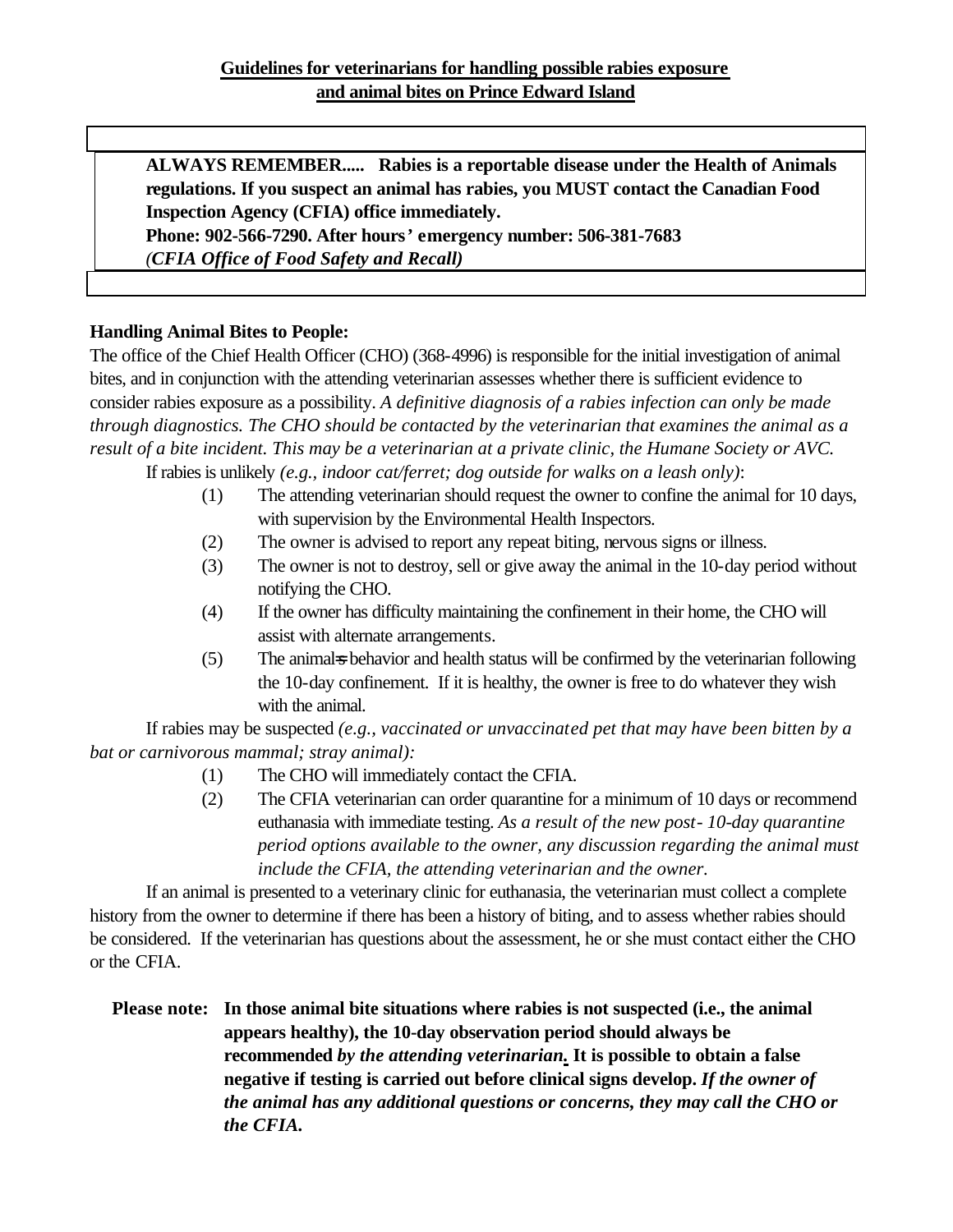### **Quarantine of a Rabies Suspect Animal**

*A 10-day* quarantine of a rabies suspect animal is an alternative to immediate euthanasia. When a quarantine order is issued by the CFIA, the owner of the animal is responsible for all costs incurred in establishing the quarantine site. CFIA will confirm that the quarantine requirements are met (e.g., pen, fenced enclosure, tied, chained, muzzled, etc.) and that the owner is in compliance with the quarantine order. *If after the 10-day quarantine period, the animal is confirmed to be healthy, then the owner may elect to keep the animal or have it euthanized. If the animal is a Arabies suspect animal@ as a result of contact with a bat or wild carnivorous mammal, there are a number of option*s *depending upon the vaccination status of the pet. These options are explained under the heading of AHandling Animal Bites to Other Animals@.*

# **Euthanasia and Testing of a Rabies Suspect Animal**

If a rabies suspect animal is euthanized, the veterinarian must wear gloves, mask and eye wear to prevent exposure while handling the animal. The head must be removed, double-bagged and labeled >Rabies Suspect=, and kept refrigerated for pick up by the CFIA veterinarian for testing; the remainder of the carcass must be disposed of in accordance with provincial regulations. If there is no urgency for testing (i.e., no human contact), the specimen can be frozen. A detailed history and contact/owner information must accompany the specimen. *If the possibility of rabies is highly unlikely and the owner requests the return of the carcass for private arrangements, the remainder of the carcass may be returned after head removal. The owner needs to be informed of the steps to take for exposure prevention while handling the carcass.*

### **Handling Animal Bites to other Animals:**

In the case of a domestic animal that has been bitten, in contact with, or is suspected of being bitten by a bat or wild mammal, that is not available for testing, potential exposure to rabies must be assumed. *CFIA has developed a new policy regarding the handling of pets that have been exposed to rabies-suspect or rabies-confirmed animals. The policy provides options for owners of vaccinated, primary vaccinated and non-vaccinated domestic pets.* 

*For a routinely vaccinated pet, the owner has the options of: 1). immediate rabies re-vaccination if within five days of the exposure to the rabies-suspect animal;* 

*2). immediate rabies titre check if within five days of the exposure; 3). a 3-month quarantine or 4). immediate euthanasia.*

*For a primary vaccinated pet (having received one vaccine at least 30 days prior to the exposure), the owner has the option of: 1) immediate rabies re-vaccination if within five days of exposure; 2). A 3-month quarantine or 3) immediate euthanasia.*

*For a non-vaccinated pet, the owner has the option of 1). immediate euthanasia or 2) a 6-month quarantine followed by a recommended vaccination.* 

*See Appendix A*

*If a veterinarian or an owner has any further questions or concerns, they are to call the CFIA District Veterinarian=s office.*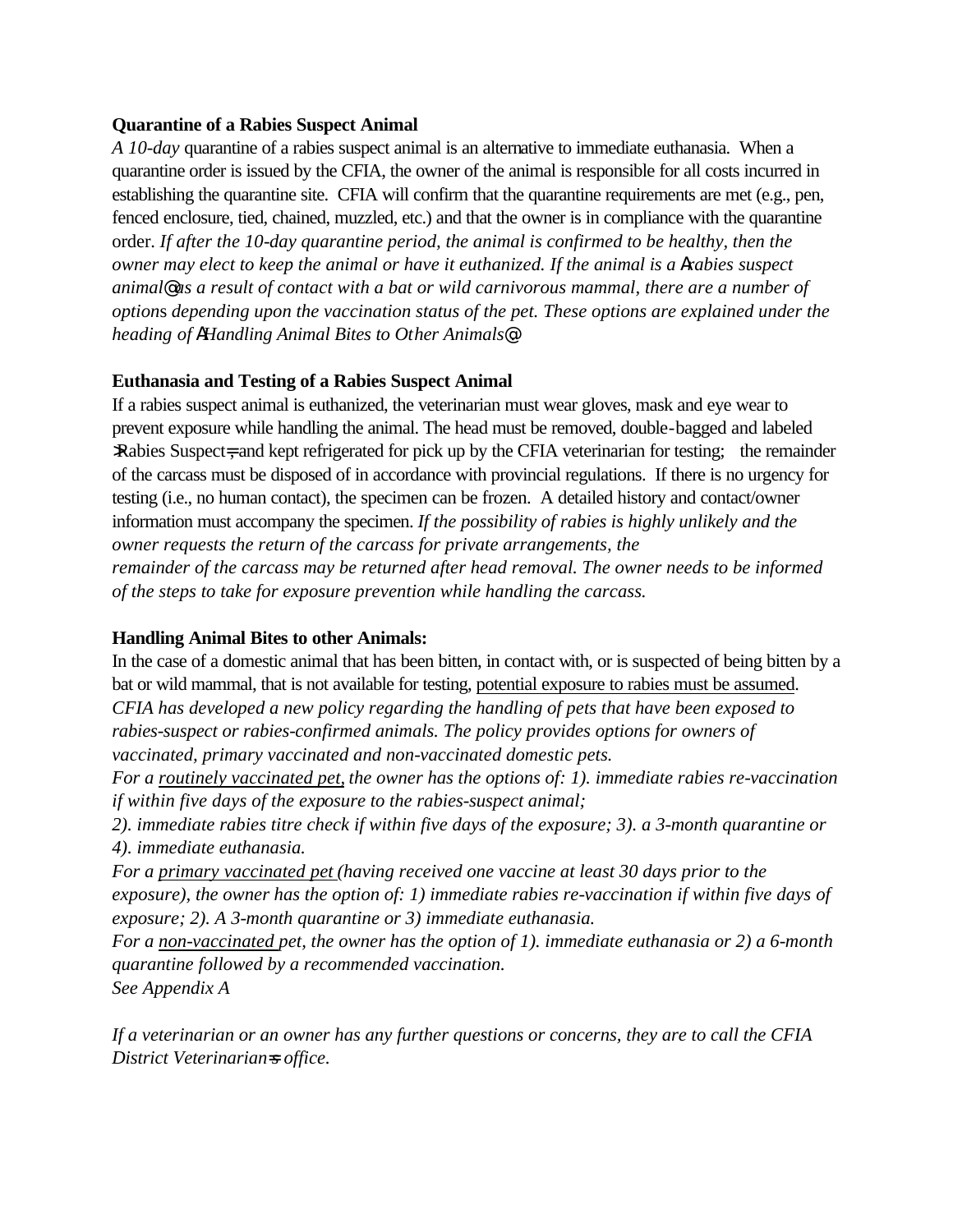### **APPENDIX A**

# **Post Exposure Management of Vaccinated, Primary Vaccinated, and Non-vaccinated Pets Exposed to Rabies-Suspect or Rabies-Confirmed**

Exposure = any domestic animal that is bitten or suspected of being bitten by a bat or carnivorous mammal

### **VACCINATED PET**

1).Immediate revaccination can be done within five days following exposure.

-by private practitioner

-at owner=s expense

-provides proof of revaccination to CFIA

-by CFIA vet

-at owner=s expense

45-day owner observation period starting at time of revaccination.

#### 2). Immediate Rabies titre check can be done within five days following exposure

- by private practitioner
	- -at owner=s expense

-CFIA provides the private practitioner with blood collection/shipping instructions and submission forms for RFFI (rapid fluorescent foci inhibition) testing

-pet remains under owner observation until results obtained (approx. 10 days)

-owner provides CFIA with RFFI test results

```
-titre > 0.5 IU/ml
```
-pet placed under 45-day owner observation period beginning on the date the blood sample was taken

 $-$ titre  $< 0.5$  IU/ml

- pet is deemed not vaccinated

- follow steps for Non-vaccinated Pet

#### 3). Three-month quarantine

-if owner does not elect revaccination

- if owner does not elect rabies titre check

- if >5 days post exposure to suspect rabid animal

#### 4). Euthanasia

-owner=s choice

-at owner=s expense

-no transmission to human or other pet

-not tested for rabies

- possible or confirmed transmission to human/pet

-tested for rabies